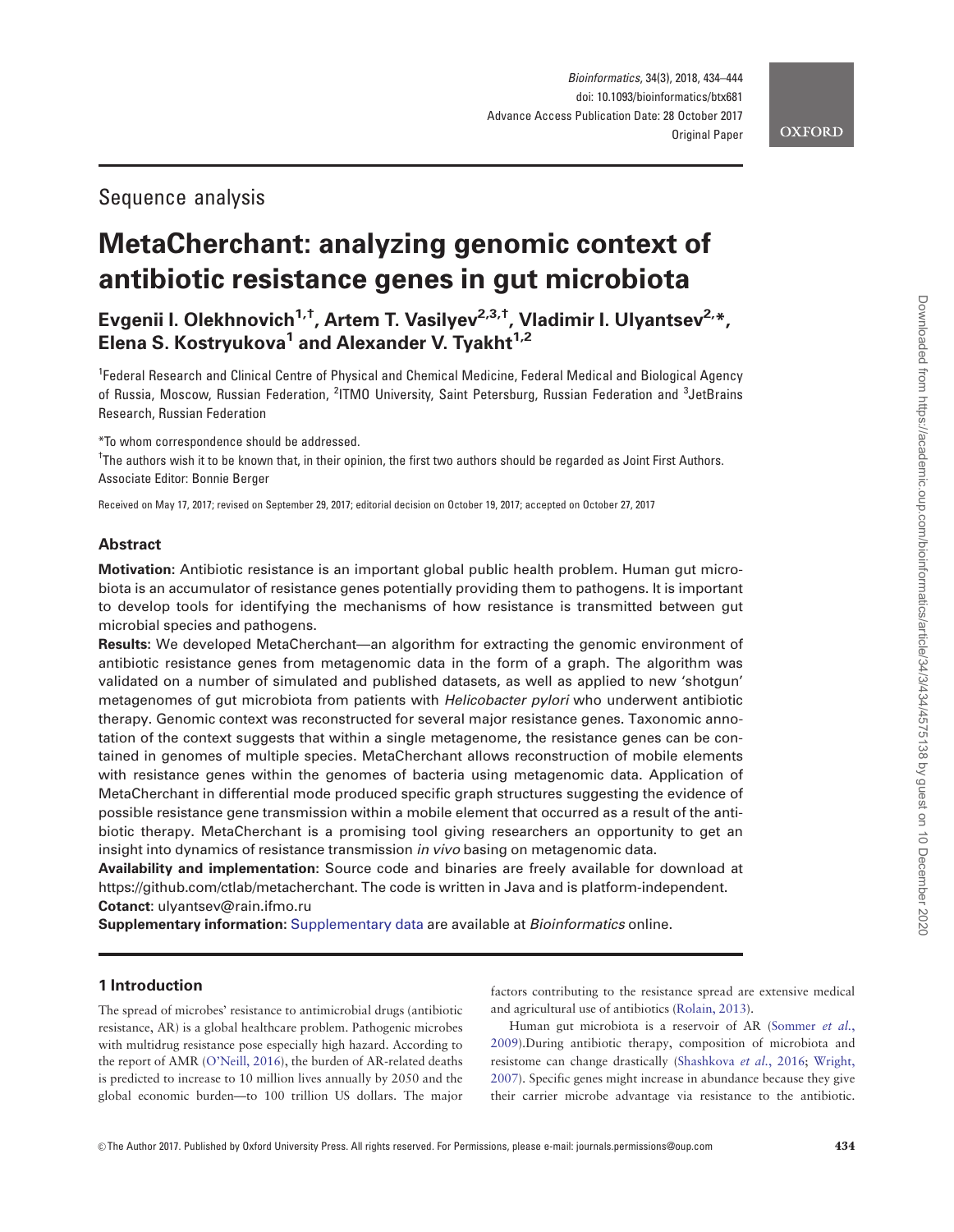In part, they can be transmitted to other bacterial species through horizontal transfer. In cases when they do not confer resistance to the consumed substance themselves, the dissemination can happen because of the colocalization on the same mobile element with such genes. At the same time, presence of other genes might deplete because of the decreased fraction of their carriers due to the drug action.

Due to active horizontal gene transfer (HGT) within gut microbiota, the increase in resistome, amplified by the number of subjects in world population consuming antibiotics strongly increases the chance for pathogenic microbes to obtain genetic resistance determinants from resistant commensal microbes inhabiting human body. Therefore, identification of resistome dynamics during and after antibiotic intake as well as of the mechanisms of AR transmission within human gut is of utmost actuality.

Metagenomic analysis of gut resistome in populations of the world showed that national specifics of healthcare related to antibiotic usage and socioeconomic factors are reflected in the resistome composition as well as in the extent of its replenishment from the environment ([Forslund](#page-10-0) et al., 2013; [Pehrsson](#page-10-0) et al., 2016). Interestingly, significant levels of AR determinants were also detected in gut metagenomes of isolated populations having no access to antibiotics [\(Rampelli](#page-10-0) et al., 2015) thus suggesting the global nature of AR transmission in microbial world.

Isolation and sequencing of individual bacterial genomes allows examining genetic AR determinants at strain level (Dai [et al.](#page-10-0), [2016\)](#page-10-0)—particularly, examining the genomic features surrounding the gene in order to assess the AR transmission history and potential. However, only a small fraction of microbes can be cultivated using state-of-the-art methods, particularly, among gut-dwelling species. On the other hand, each 'shotgun' human gut metagenome potentially contains information about all major species present in the community—thus making it possible to predict the data available from sequencing of an isolated strain. It can be performed at the general level of comparing relative abundance of AR genes ([Yarygin](#page-10-0) et al., 2017a[,b\)](#page-10-0), as well as at a more detailed level—by exploring the genomic context (environment) of an individual AR gene or operon. Common approaches to this task include metagenomic de novo assembly and subsequent analysis of contigs. The AR genes are identified in the contigs and their genomic context is analyzed to identify the location of the gene within a genome, the composition of the mobile element surrounding the gene and the environment of this element.

Such scenario works well in the case when the gene is present in a single species within a metagenome and occurs exactly once in a genome. However, besides the fact that the genome can contain several AR gene copies, gut microbiota is known to exhibit significant subspecies-level diversity, i.e. multiple subspecies of a single species with diverse genomes [\(Greenblum](#page-10-0) et al., 2015). Moreover, within a gut microbiota of a single subject, a gene can be present in several species simultaneously—a phenomenon which is likely to activate under the impact of antibiotics (Crémet et al., 2012; [Goren](#page-10-0) et al., [2010\)](#page-10-0). The mentioned conditions suggest that during ordinary metagenomic assembly the linear contigs are likely to end at the location corresponding to genomic repeats and will provide only an oversimplified consensus image of the real genomic context of AR gene. Such simplified representation does not allow assessing the environment correctly thus impeding the identification of the species—the donor of AR gene and the respective acceptor. A more precise reconstruction of the AR evolution in vivo would improve the efficiency of personalized resistance profiling for a patient and selection of optimal antibiotic therapy scheme. From the perspective of global

healthcare, it would facilitate the tracking of significant trends in resistome spread as well as its control.

Here we present MetaCherchant—a method for exploratory analysis of genomic context of genes conferring AR directly from the metagenomic data based on local de Bruijn graph (dBg) assembly. Unlike traditional assembly, MetaCherchant preserves the original unflattened structure of this context thus providing a more accurate description of resistome dynamics in human microbiota. The method was validated using simulated datasets. Its application to gut metagenomes from patients before and after antibiotic therapy revealed evidence of potential horizontal transfer of AR genes between different species.

## 2 Materials and methods

#### 2.1 Workflow of the algorithm

#### 2.1.1 Partial metagenomic assembly algorithm using a starting point

We developed a novel algorithm that performs classic steps of metagenomic assembly up to the point of construction of dBg using the metagenomic reads. As the result, it builds a subgraph of that graph around a target nucleotide sequence—the AR gene of interest. The algorithm allows analyzing dBg paths that contain the selected sequence thus making it possible to extract more information about the environment of the AR gene in the genome of one or multiple species within the microbiota. The algorithm was implemented basing on previously developed MetaFast software [\(Ulyantsev](#page-10-0) et al., [2016\)](#page-10-0) using Java programming language and can be run in parallel mode. The source code is available on GitHub: [https://github.com/](https://github.com/ctlab/metacherchant) [ctlab/metacherchant.](https://github.com/ctlab/metacherchant)

The first step of the algorithm is decomposing the input metagenomic reads and target sequence into k-mers (nucleotide sequences of length  $k$ ). The  $k$ -mers are stored in a hash table along with their coverage (the total number of times a particular k-mer has appeared in the reads). All the k-mers that are detected with frequency below a fixed threshold are discarded as erroneous.

Due to the specificity of the problem the algorithm aims to solve, it is possible to overcome the  $k \leq 31$  restriction and, for larger values of  $k$ , only store the hash value instead of the actual  $k$ -mer. As the sequence of the target gene is known, it is only necessary to check if some specific k-mer is present in the reads without actually storing all the k-mers. This feature allows increasing memory efficiency of the algorithm and using higher values of  $k$  thus providing high-detailed analysis of the graph structure with only a slight loss in performance. Although this solution might produce undesirable hash collisions (because multiple k-mers can be mapped to the same hash value), the frequency of the latter is low compared with sequencing errors. These collisions affect the resulting graph in just a few k-mers that can be easily identified and removed. A trimming function described below automatically processes such collisions.

Then a dBg is constructed using the k-mers obtained from metagenomic data. Vertices in the graph correspond to k-mers, and edges correspond to to  $(k + 1)$ -mers. Two vertices in the graph are connected with an edge if the nucleotide sequence on that edge is obtained by joining the vertices' sequences overlapped by  $k-1$ . Genomic environment of a target gene is defined as some subgraph of the dBg containing the gene.

To identify the subgraph, we apply a modification of the standard breadth-first search (BFS) algorithm. In this algorithm, all visited vertices in the dBg are stored in a queue and processed in the order of extraction. Thus, all vertices are added to the subgraph in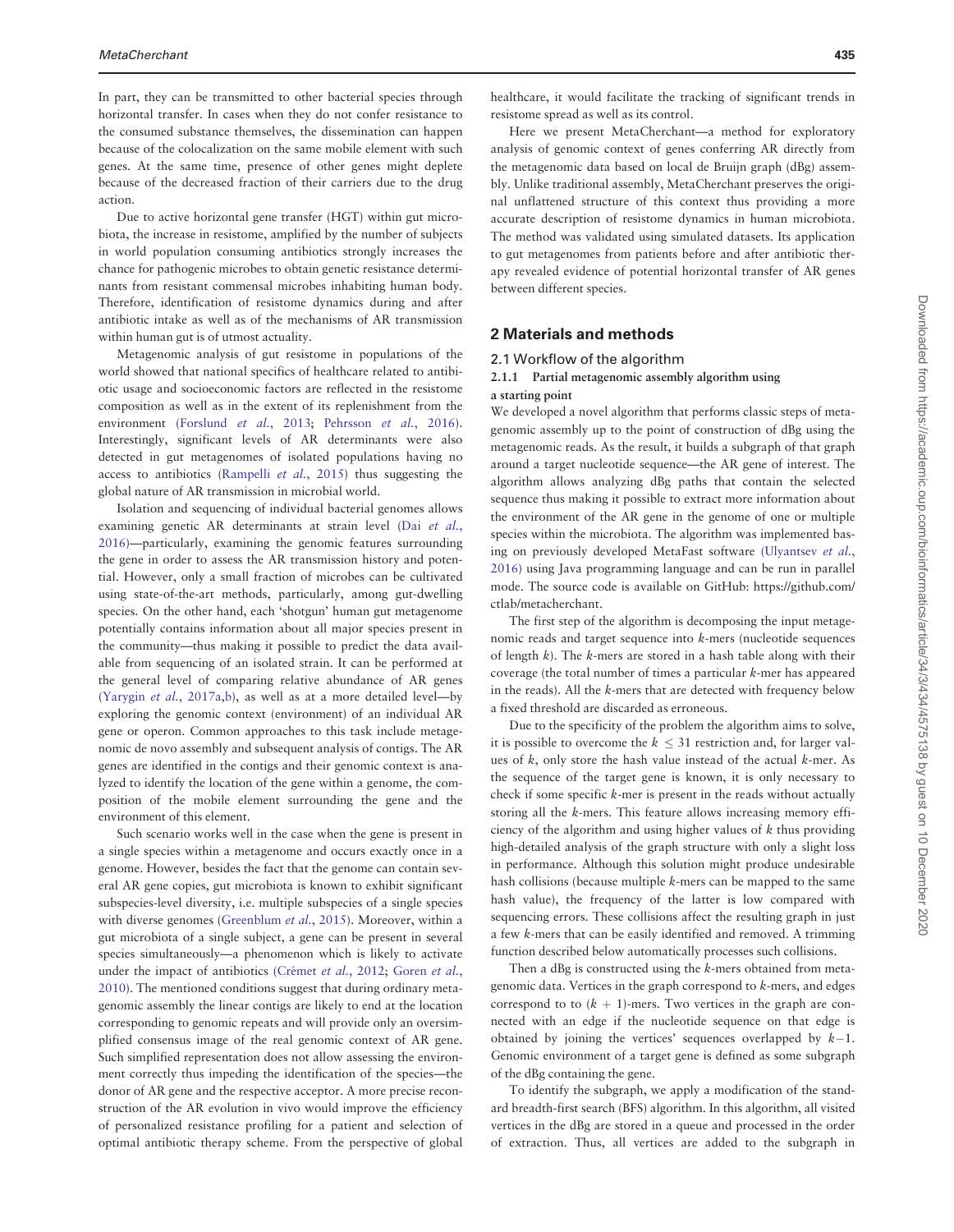increasing order of distance from the target gene. Therefore, the target environment subgraph is a set of k-mers closest to the target gene, and the sequences that are close to the target gene are likely to be close to the target gene in the metagenome itself. Two stopping conditions are possible: either the maximum amount of vertices in the subgraph is reached or the maximum distance from the target gene is reached (the user can choose which one to use).

For comprehensive visualization, each long non-branching path in a subgraph is displayed as one long sequence (also known as a unitig). This visualization is achieved by the following algorithm: as long as a pair of vertices can be merged, they are merged. Two vertices are merged when they are connected by an edge and have no other ingoing/outgoing edges. No edge in the graph is processed/ examined twice, so the complexity is linear to the size of the graph. The resulting graph is saved in one of several formats including GFA (Graphical Fragment Assembly) and Velvet LastGraph. The graphs can be visualized with any program supporting these formats, including Bandage (Wick et al.[, 2015\)](#page-10-0).

In single-metagenome mode (default), the algorithm processes a single metagenome to yield a single graph. Differential mode allows comparing genomic environments of the same target gene between two different metagenomes by constructing the combined graph from both datasets. When applied to paired datasets, this functionality allows the user to identify the changes in the environment—e.g. differences in the environment of an AR gene in gut metagenome of a patient before and after antibiotic treatment (such changes indicate possible horizontal transfer event). The algorithm allows finding common and different parts of two subgraphs, detecting overlapping subgraphs for different bacteria and postulating hypotheses about AR gene presence and transfer mechanisms.

As input, MetaCherchant accepts metagenomic reads, single or multiple target gene sequence(s) and configuration parameters. The output of MetaCherchant comprises a dBg in GFA format, a k-mer frequency distribution and a FASTA file with unitigs from the constructed subgraph. Documentation and examples are available at <https://github.com/ctlab/metacherchant> and in [Supplementary Note](https://academic.oup.com/bioinformatics/article-lookup/doi/10.1093/bioinformatics/btx681#supplementary-data) S1. The workflow of the algorithm is presented in [Figure 1](#page-3-0). The pseudocode of the algorithm is shown below.

Algorithm 1 Single-mode algorithm workflow

- 1: Read metagenomic data from files specified in—reads parameter
- 2: All *k*-mers are stored in hash map:  $k$ -mer  $\rightarrow$  its coverage
- 3: if  $k \leq 31$  and  $-force-hashing$  option is not set then
- 4: Use k-mer's 2k-bit representation as key for hash map 5: else
- 6: Use hash(k-mer) as key for hash map
- 7: Read all DNA sequences from file in—seq parameter
- 8: Create a thread pool
- 9: for all input sequences in input.fasta file do

10: run OneSequenceCalculator for this sequence using thread pool

#### Algorithm 2 Multi-mode algorithm workflow

- 1: loadInput()
- 2: Create a thread pool
- 3: for all input sequences in input.fasta file do

4: run OneSequenceCalculator for this sequence using thread pool

#### Algorithm 3 OneSequenceCalculator main routine

- 1: if—both-dirs option is set then
- 2: runBFS({forward, backward})
- 3: else
- 4: runBFS({forward})
- 5: runBFS({backward})
- 6: Save found k-mers as env.txt
- 7: Merge non-branching k-mers into unitigs
- 8: Output all unitigs longer than—unitig-length parameter to seqs.fasta
- 9: Build, color (if applicable) and print graph as graph.gfa

#### Algorithm 4 runBFS routine

Accepts a subset of {forward, backward} as input.

Outputs a genomic envinronment: a set of k-mers reachable from the starting sequence.

1: Initialize data structures:

- queue—a queue storing all k-mers in order of increasing distance from starting k-mers
- $dist$ —map from  $k$ -mer to its distance
- lastKmers-set of k-mers that are a" boundary" of the graph

2: Add all k-mers of the starting sequence to queue with dist equal to 0.

- If none are found, report an error.
- 3: while the queue is not empty do
- 4: Dequeue a  $k$ -mer, call it  $x$
- 5: for all x's neighbors in input direction that are present in input reads do

6: If the max-kmers and max-radius constraints are not violated, add it to queue and dist.

- 7: Otherwise, add it to lastKmers set.
- 8: if –trim-paths option is enabled then
- 9: Run the same BFS, but with starting k-mers as lastKmers and input directions reversed
- 10: Remove all k-mers that are not visited during this BFS run
- 11: return All k-mers visited and not removed

## 2.1.2 Trimming of genomic environment graph

To correct the effects of sequencing errors and hash collision, a trimming feature was implemented. The feature aims to improve the quality of dBg by removing nodes that are likely to be the result of either an error in the input data or a hash collision when using  $k > 31$ . The process of trimming is as follows: when doing BFS, mark all the nodes that could be but were not prolonged because of the termination condition. After that, run a BFS in reverse direction,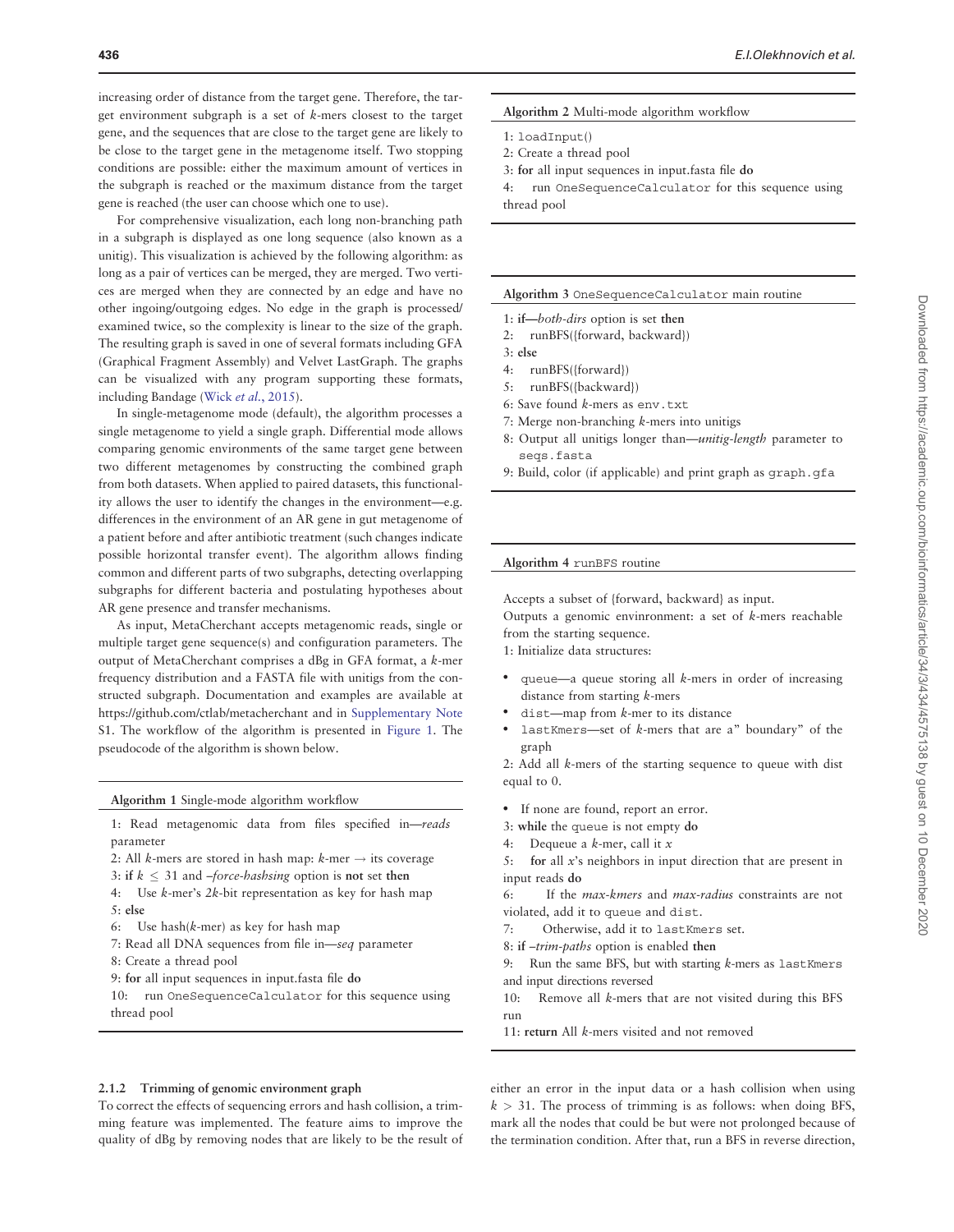<span id="page-3-0"></span>

Fig. 1. MetaCherchant workflow. (A) Single-metagenome mode (environment-finder function). 1. Read metagenomic data and decompose it into k-mers. 2. Find all k-mers included into the target gene sequence. 3. BFS on the dBg starting from k-mers of target gene. 4. Compress non-branching paths of dBg into unitigs. 5. Save the graph to file in one of supported formats. (B) Differential multi-metagenome mode (environment-finder-multi function). 1. Download k-mers distributions (>2), which were obtained on single-mode. 2. BFS on the dBg starting from k-mers of target gene. 3. Compress non-branching paths of dBg into unitigs. 4. Save the graph to file in one of supported formats. \*k-mer frequencies can be used to combine contexts and calculate distances between different contexts

starting from the marked nodes and only passing through nodes that were visited during the first BFS. This procedure removes all nodes that do not have a path to the 'border' of the graph; as a result, all erroneous nodes are removed. However, in case of insufficient coverage, there is a chance that a valid node that was not prolonged is removed.

#### 2.1.3 Choosing k-mer length and coverage threshold

The k-mer length depends on the read length and is user-defined. However, in order to allow the use of environment-finder-multi function, it is required to construct graphs with a fixed value of k because the algorithm uses k-mer frequency distributions to construct the differential graph.

Some k-mers have low coverage because they represent sequencing errors: a sequencing error in one read position can create up to  $k$  erroneous  $k$ -mers. Filtering of erroneous  $k$ -mers improves the resulting graph, makes it more accurate and simplifies the subsequent analysis. The k-mer filtering happens before the construction of dBg. Only those k-mers which occur in input data more often than a specified value of coverage parameter (set by coverage parameter of MetaCherchant) are used by the algorithm. This parameter is set to 5 by default, but the user can select a different value.

#### 2.1.4 Analytical comparison of multiple graphs

We compare two graphs using abundance of  $k$ -mers in these graphs. Each k-mer has abundance, which is the number of times it appears in the data. For each  $k$ -mer and each graph we calculate this abundance and denote this number as  $ab_{\text{graph}}(k - mer)$ . After that we compute 'distances' between every two graphs using following 'measures'.

$$
J_{\text{sym}} = 1 - \frac{|A \cap B|}{|A \cup B|}
$$

$$
J_{\text{alt}} = 1 - \frac{|A \cap B|}{|A|}
$$

So these measures belong to [0, 1]. Values around 0 mean that graphs are similar but values around 1 mean difference. In our case these are:

$$
J_{\text{sym}}(A, B) = 1 - \frac{\sum \min(ab_A \kappa, ab_B \kappa)}{\sum \max(ab_A \kappa, ab_B \kappa)}
$$

$$
J_{\text{alt}}(A, B) = 1 - \frac{\sum \min(ab_A \kappa, ab_B \kappa)}{\sum ab_A \kappa}
$$

where sums run over  $\kappa \in k$ -mers.

The distance  $J_{sym}$  is better for graphs which are similar in size. Otherwise, the  $J_{\text{alt}}$  is better.

For example, in case when we have  $J_{\text{alt}}(A, B) \approx 0$  and  $J_{\text{alt}}(B, A) \approx 1$ , we can see that  $A \supset B$  and A is much greater than B.

#### 2.2 Datasets

MetaCherchant was tested on several simulated and real metagenomic datasets listed in [Table 2.](#page-7-0)

## 2.2.1 Simulated data

To validate the algorithm, simulated Illumina pair-end reads were randomly generated from selected microbial genomes using ART (Huang et al., 2011). Single-genome ('genomic') simulation was performed using Klebsiella pneumoniae HS11286 genome (Liu et al.[, 2012](#page-10-0)). Multi-genome (metagenomic) simulation was performed by randomly mixing the reads simulated from that and other four genomes: Enterococcus faecium EFE10021, Escherichia coli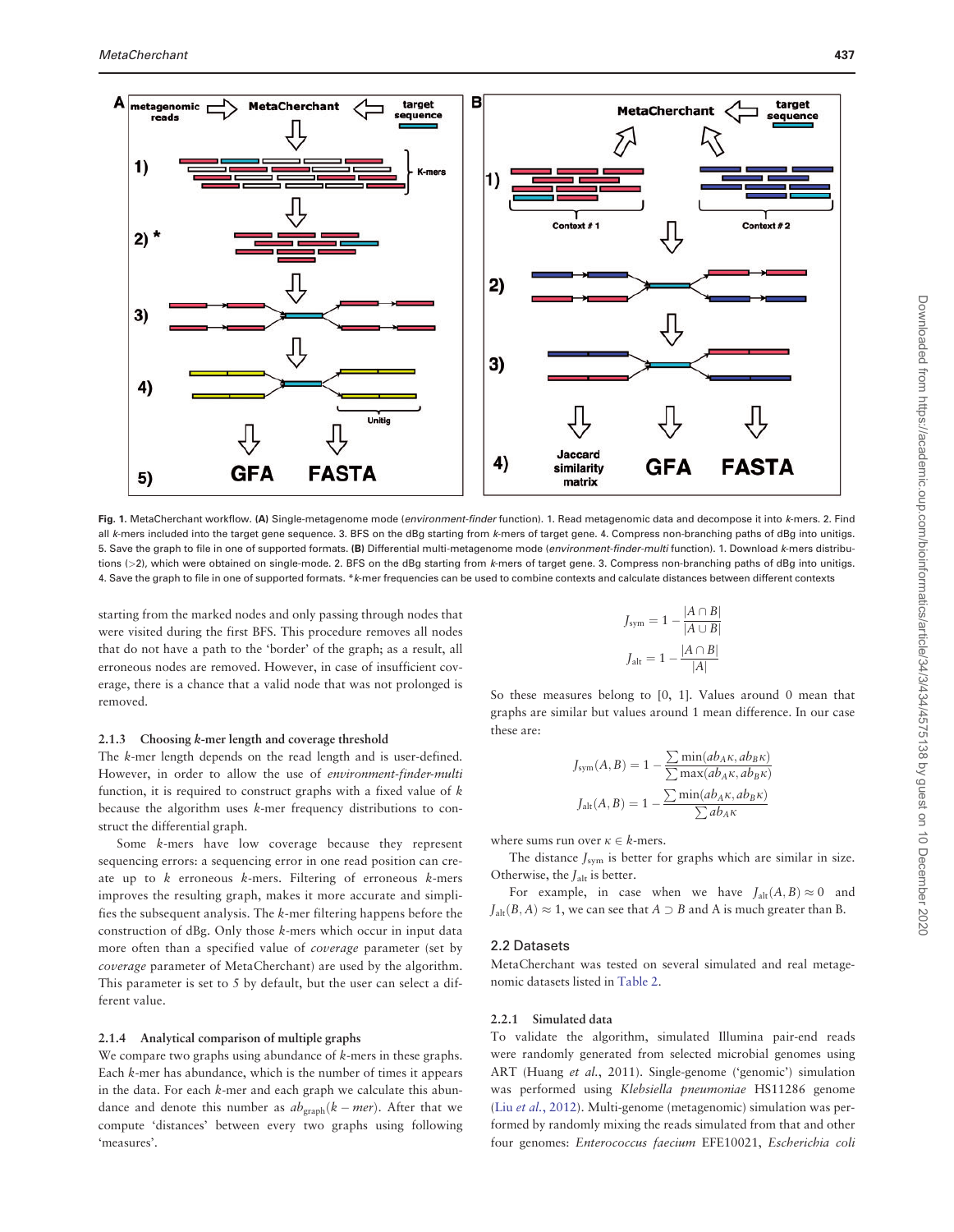| Dataset                         | No. metagenomes | No. reads per metagenome (mean $\pm$ SD), mln | Sequencing platform (read length, bp) |
|---------------------------------|-----------------|-----------------------------------------------|---------------------------------------|
| Simulated metagenomic dataset 1 |                 |                                               | N/A (150)                             |
| Simulated metagenomic dataset 2 | 10              | $5.3 \pm 3.0$                                 | N/A (250)                             |
| Glushchenko_2017                | 10              | $17 \pm 9$                                    | Illumina HiSeq (250)                  |
| Korpela_2016                    | 80              | $14 \pm 5$                                    | Illumina HiSeq (100)                  |
| PRJEB6092 (from EBI)            | 24              | $58 \pm 14$                                   | Illumina HiSeq (100)                  |
| Rose_2017                       | 14              | $19 \pm 4$                                    | Illumina MiSeq (300)                  |
| Willmann_2015                   | 12              | $68 \pm 11$                                   | Illumina HiSeq (100)                  |

Table 1. Metagenomic datasets used for testing MetaCherchant algorithm

K12, Bifidobacterium longum BG7 and Bacteroides vulgatus ATCC\_8482 downloaded from NCBI GenBank database. In each of the simulations, targeted coverage for each of the genomes was  $20 \times$ . For the insertion simulations, the sequence of AR gene (or a mobile element including the gene) was inserted at a random location of a microbial genome. For the simulation of HGT event that occurred between the first and the second time points (corresponding to two metagenomes), the sequence of K.pneumoniae transposon Tn1331 was inserted into the genome of K.pneumoniae as well as of E.coli. The first metagenome was simulated from the transposon-carrying K.pneumoniae and transposon-free E.coli, and the second—from transposon-carrying K.pneumoniae and transposon-carrying E.coli.

To examine the occurrence of false positive detections (i.e. when a gene is present in a genome but is not displayed in the constructed subgraph due to low coverage), we performed experiments with simulated metagenomes generated from multiple gut microbial genomes including AR genes. Ten sets of metagenomic reads were generated from 10 bacterial genomes, and proportion of reads from each genome was randomly obtained with/by means of exponential distribution using BEAR (Better Emulation for Artificial Reads) [\(Johnson](#page-10-0) et al., 2014) software (see [Supplementary Tables](https://academic.oup.com/bioinformatics/article-lookup/doi/10.1093/bioinformatics/btx681#supplementary-data) [S1 and S2\)](https://academic.oup.com/bioinformatics/article-lookup/doi/10.1093/bioinformatics/btx681#supplementary-data).

#### 2.2.2 Real sequencing data

The algorithm was applied to 'shotgun' metagenomes of stool samples collected from the patients with Helicobacter pylori before and after the H.pylori eradication therapy that included antibiotics intake ([Glushchenko](#page-10-0) et al., 2017). The respective time points were denoted 'time point 1' (before the therapy), 'time point 2' (immediately after the therapy) and 'time point 3' (1 month after the end of the therapy). Datasets from four publicly available sources were used for additional testing of the algorithm [\(Korpela](#page-10-0) et al., 2016; Rose et al.[, 2017](#page-10-0); [Willmann](#page-10-0) et al., 2015) [\(http://www.ebi.ac.uk/](http://www.ebi.ac.uk/metagenomics/projects/ERP005558) [metagenomics/projects/ERP005558\)](http://www.ebi.ac.uk/metagenomics/projects/ERP005558).

#### 2.3 Data analysis and visualization

Taxonomic profiling of metagenomes was performed using MetaPhlAn2 [\(Truong](#page-10-0) et al., 2015). AR genes were identified in the metagenomes by mapping the metagenomic reads to MEGARes database (Lakin et al.[, 2017](#page-10-0)) using Bowtie2 ([Langmead and](#page-10-0) [Salzberg, 2012\)](#page-10-0). Relative abundance of AR genes was calculated using ResistomeAnalyzer (Lakin et al.[, 2017\)](#page-10-0). The genomic context of AR genes was obtained by running MetaCherchant in the parallel mode in 10 threads. Taxonomic annotation of sequences corresponding to graph nodes was performed using Kraken [\(Wood and](#page-10-0) [Salzberg, 2014\)](#page-10-0) and BLAST. Graphs were visualized in Bandage (Wick et al.[, 2015](#page-10-0)). Statistical data processing and visualization were conducted in [RCoreTeam \(2014\)](#page-10-0). Workflow of the data analysis described in the study is shown in [Supplementary Figure S1.](https://academic.oup.com/bioinformatics/article-lookup/doi/10.1093/bioinformatics/btx681#supplementary-data)

## 2.4 Comparison of SPAdes and MetaCherchant

Genomic context of the target gene was reconstructed with MetaCherchant using preprocessed metagenomic reads and contigs assembled in SPAdes ([Bankevich](#page-10-0) et al., 2012) (parameter: meta). Using the environment-finder-multi function of MetaCherchant, SPAdes contigs were fragmented into k-mers and converted into a graph that was then combined with MetaCherchant graph to identify common and unique segments.

The output of MetaCherchant, MetaPhlAn2 and other analysis results as well as scripts are available at [http://download.ripcm.com/](http://download.ripcm.com/Olekhnovich_et_al_2017_MetaCherchant_files/) [Olekhnovich\\_et\\_al\\_2017\\_MetaCherchant\\_files/](http://download.ripcm.com/Olekhnovich_et_al_2017_MetaCherchant_files/).

#### 3 Results

#### 3.1 Validation of the algorithm on simulated data

In order to check that the algorithm produces correct graph topology around the starting AR gene, we conducted a series of tests on simulated data of increasing complexity (see [Supplementary Fig.](https://academic.oup.com/bioinformatics/article-lookup/doi/10.1093/bioinformatics/btx681#supplementary-data) [S2\)](https://academic.oup.com/bioinformatics/article-lookup/doi/10.1093/bioinformatics/btx681#supplementary-data). During the first simulation, we reconstructed the genomic context of a CTX-M (extended-spectrum beta-lactamase) gene naturally included in the genome of K.pneumoniae using simulated reads of this single genome. As expected, the produced graph was linear and the nodes flanking the target gene were annotated correctly. Secondly, in order to assess how the algorithm processes multiple occurrences of a gene in multiple species, the algorithm was applied to reads simulated from two genomes (K.pneumoniae and E.coli) with CTX-M gene sequence introduced into each of them. The obtained graph had a branching structure ([Supplementary Fig. S2A](https://academic.oup.com/bioinformatics/article-lookup/doi/10.1093/bioinformatics/btx681#supplementary-data)); taxonomic annotation of nodes indicates two unique ways of crossing the graph to assemble the fragments of the genomes containing the target gene. The results show that the algorithm correctly reconstructs the gene environment topology in the case when the gene is located in chromosomes of different species.

In the third simulation, we ran the algorithm in differential mode to visualize a simulated HGT of a mobile element containing AR gene from one bacterial species (K.pneumoniae) to another (E.coli) within gut microbiota (see 'Materials and methods' Section). The graph visualize the dynamics of genomic environment by combining the subgraphs from two time points—before and after the HGT event—and highlighting the differences between them ([Supplementary Fig. 2B\)](https://academic.oup.com/bioinformatics/article-lookup/doi/10.1093/bioinformatics/btx681#supplementary-data). Black color shows the sequences present in each of the metagenomes (all belonging to K.pneumoniae), while the blue color—the sequences that were only present in the second metagenome (all belonging to E.coli), green-K.pneumoniae transposon Tn1331. Thus, our algorithm allows visualizing the transmission of a mobile genomic element between the species. During further simulations, the algorithm correctly reproduced gene environment for CTX-M gene for metagenomes generated from up to five bacterial genomes. The graph complexity increased with the number of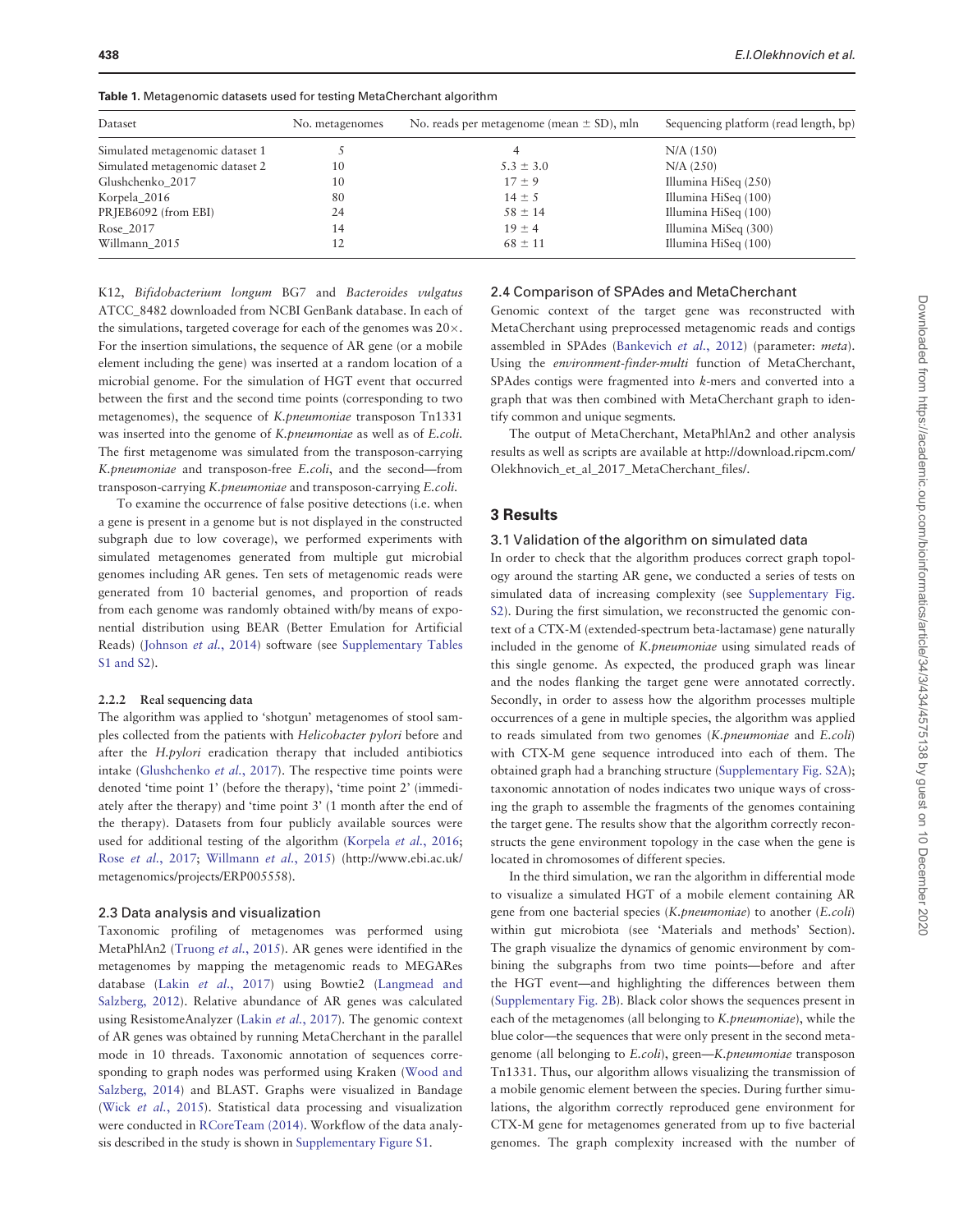



genomes, and the values of  $k$  and minimum  $k$ -mer coverage were adjusted to achieve the most clear result ([Supplementary Fig. S2C](https://academic.oup.com/bioinformatics/article-lookup/doi/10.1093/bioinformatics/btx681#supplementary-data)).

Although the algorithm allows correct detection of genomic context for sufficiently covered AR genes, real metagenomes contain bacterial taxa with widely varying relative abundance. As mentioned, MetaCherchant filters potentially erroneous k-mers basing on the coverage, and in cases of low-abundant microbes or exceeding coverage threshold, certain information about the context of a resistance gene might get lost. To calculate the relation between the coverage depth and abundance of microbes detected in the context, we performed experiments with different simulated coverage on artificial metagenomes containing various proportions of defined microbial species (see [Supplementary Fig. S3\)](https://academic.oup.com/bioinformatics/article-lookup/doi/10.1093/bioinformatics/btx681#supplementary-data). As a result, coverage threshold value for a metagenome was estimated to be  $1.0 \times 10^9$ – $1.5 \times 10^9$  bp to provide optimal detection of AR gene environment. These observations can be used by researchers as guidelines at the phase of metagenomic experiment design to calculate the minimum required coverage of metagenomes. Recommendations for the input metagenomes properties are provided in [Supplementary Note](https://academic.oup.com/bioinformatics/article-lookup/doi/10.1093/bioinformatics/btx681#supplementary-data) S2.

#### 3.2 Analytical comparison of multiple graphs

MetaCherchant constructs metagenomic context graphs that can be visualized in Bandage to gain insights about AR gene environment. However, this method does not produce comprehensive results for multiple graphs. Accordingly, we implemented a function for calculating the Jaccard distance between k-mer distributions during merging contexts (environment-finder-multi tool) that allows comparing AR gene contexts across multiple samples and display such cases as a table. An example of applying this function to simulated data is shown in [Supplementary Figure S4.](https://academic.oup.com/bioinformatics/article-lookup/doi/10.1093/bioinformatics/btx681#supplementary-data)

## 3.3 Real gut metagenomes: analysis of taxonomic composition and resistome

Real datasets from [\(Glushchenko](#page-10-0) et al., 2017) were used to test the algorithm. Before analyzing the genomic environment of AR genes, we assessed the complexity of the gut metagenomes from the patients.

As the result of taxonomic analysis, we detected  $71 \pm 18$  species per metagenome in the analyzed gut metagenomes, signifying that the complexity of community structures is similar to the one observed in human gut microbiota studies performed using similar approaches ([Tyakht](#page-10-0) et al., 2013). Within each metagenome,  $53 \pm 31$  AR gene groups were detected. The abundance profiles of AR genes are shown in Figure 2. Presence of multiple AR genes with sufficient coverage suggests that the data is suitable for testing the algorithm.

## 3.4 Real gut metagenomes: analysis of AR genes context

MetaCherchant was applied to explore the context of the major AR genes detected in the metagenomic datasets. For each metagenome, the graph was constructed for the major detected AR gene groups mentioned earlier—specifically, for the most abundant gene of each group (14  $\pm$  8 genes per metagenome, totally 43 genes). The analysis was performed over a range of control parameters ( $k = 71$ , minimum allowedk-mer coverage— $10\times$ ). According to the results of graph reconstruction, some of the AR genes (or highly homologous genes) were detected in a genomic environment of a single bacterial species. An example is adeC gene (multidrug resistance efflux pump) surrounded by sequences classified as E.faecium ([Fig. 3A\)](#page-6-0). We identified a structure homologous to transposon of Streptococcus spp. within the genome of *S.parasanguinis* that contained mel and msrD genes (macrolide resistance efflux pumps) ([Fig. 3B\)](#page-6-0). Some of the other genes were surrounded by environments from multiple species: cfxA3 gene (Class A beta-lactamase) together with short additional sequences was surrounded by two related but distinct species— Bacteroides dorei and Parabacteroides distasonis (see [Fig. 4,](#page-6-0) red and black parts of graph). Genomic reconstructions of six other genes (including msrC, cblA and others) showing linear or branching topology of the environment are displayed in [Supplementary Figure S5](https://academic.oup.com/bioinformatics/article-lookup/doi/10.1093/bioinformatics/btx681#supplementary-data).

If an AR gene is a part of a large mobile element  $($ >70 Kbp), other mobile elements present in the microbiota are likely to contain sequences with high homology to that element. In such cases, the topology of the obtained graph becomes complex (in part due to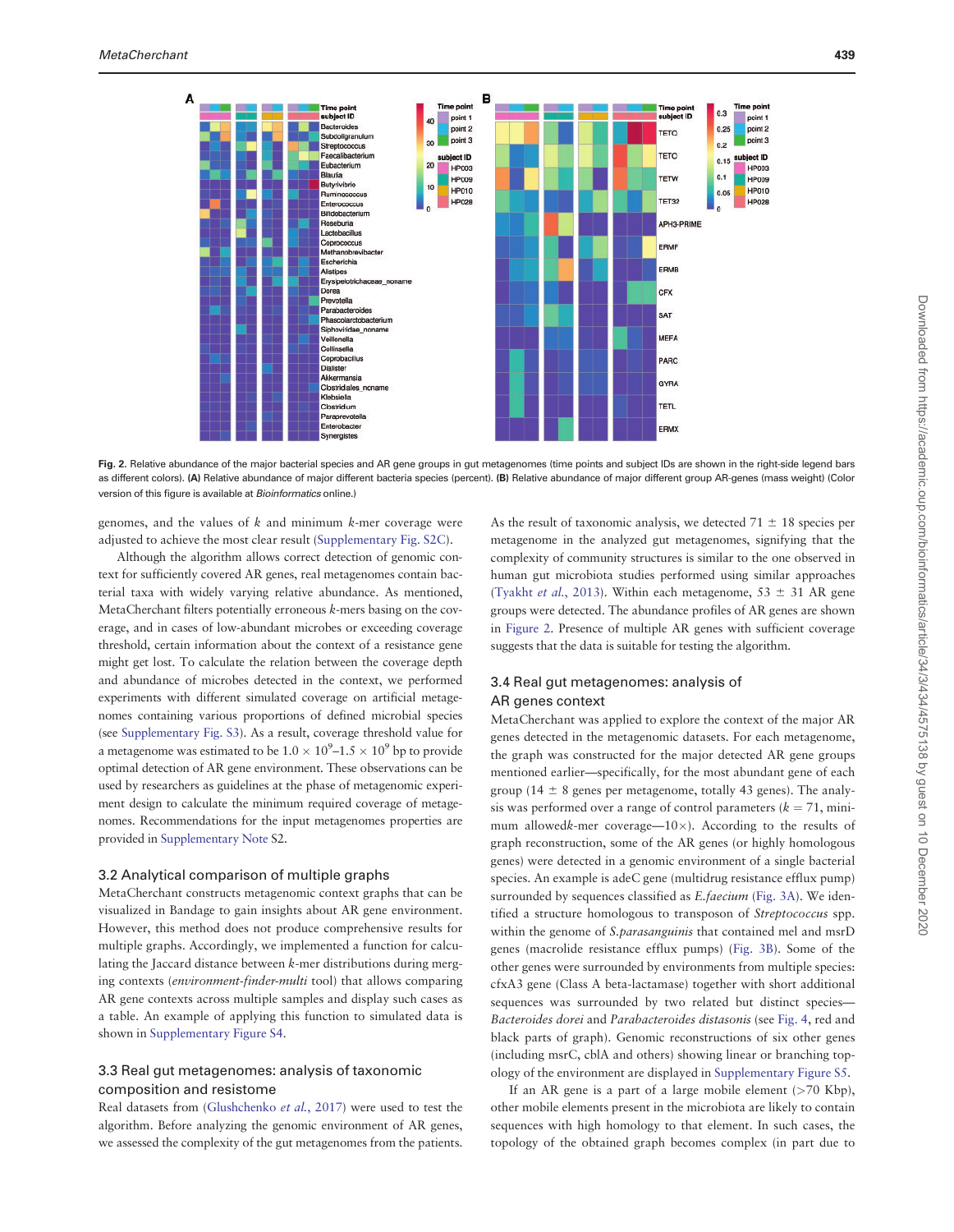<span id="page-6-0"></span>

Fig. 3. Genomic environment of AR genes reconstructed directly from real gut metagenomes. (A) adeC gene (subject HP\_003, time point 2) in genome context E.faecium. Target AR gene is shown in red. (B) A structure homologous to transposon of Streptococcus spp. within the genome of S.parasanguinis that contained mel and msrD genes (macrolide resistance efflux pumps). Target AR genes are shown in yellow; Streptococcus spp. transposon-like structure—in red (Color version of this figure is available at *Bioinformatics* online.)



Fig. 4. Combined graph of AR gene context produced from two metagenomes of the same subject by running MetaCherchant in differential mode (patient HP\_003, cfxA3 gene, time points 2 and 3). Red color denotes the part of the graph present only at the time point 2, blue color—only at the point 3, black—at both points; green color denotes the graph nodes corresponding to the target AR gene (Color version of this figure is available at *Bioinformatics* online.)

presence of multiple adjacent resistance genes) and might include chimeric sequences. Future implementations of the algorithm will allow resolving the distribution of such genes among individual microbial species. Currently, MetaCherchant already allows assessing the mobile genetic elements associated with AR from metagenomic data in an 'unflattened' way (without simplifying the graph into contigs). Particularly, it is possible to discover potential associations of an AR gene with a specific taxon or mobile element from the graph. More detailed results are presented in additional materials. An example—graph showing links of ermT and OXA genes to B.dorei genome—is shown in [Supplementary Figure S6A.](https://academic.oup.com/bioinformatics/article-lookup/doi/10.1093/bioinformatics/btx681#supplementary-data)

Due to highly variable abundance of microbial species within microbiota, there are many low-abundant species for which the genomes are incompletely covered by the metagenomic reads. In such cases, when the genomic environment includes uncovered regions, only fragments of the graph can be reconstructed. However, sometimes it is possible to assemble a large part of it, and, when the total length of the fragments is sufficient, to identify the taxonomic annotation of the gene—provided that it is localized on the chromosome; an example of such case is shown for cfxA3 gene in [Supplementary Figure S7.](https://academic.oup.com/bioinformatics/article-lookup/doi/10.1093/bioinformatics/btx681#supplementary-data)

As mentioned above, detection of a microbial genome in the context depends on the coverage and the choice of the coverage threshold. The problem of losing a part of the graph with the increase of coverage threshold is demonstrated in [Supplementary Note](https://academic.oup.com/bioinformatics/article-lookup/doi/10.1093/bioinformatics/btx681#supplementary-data) S3 and [Supplementary Figure S8](https://academic.oup.com/bioinformatics/article-lookup/doi/10.1093/bioinformatics/btx681#supplementary-data). In order to address this problem, a 'graph trimming' function was implemented that allows reducing the noise level while preserving a higher fraction of 'correct' k-mers (see Materials and methods).

## 3.5 Differential mode of MetaCherchant allows identification of possible events of AR gene transmission

Besides the above-described single-metagenome mode, it is possible to run MetaCherchant in differential mode allowing to overlay genomic environments of the same AR gene from several metagenomes. We applied differential mode to paired gut metagenomes obtained from the same subjects before and after antibiotic treatment to identify potential evidence of AR gene transmission—for three subjects in total (HP\_003, HP\_009 and HP\_028,  $14 \pm 8$  genes per metagenome). For some of the genes, it was possible to combine the environments across multiple time points.

An example of such case is displayed in Figure 4: the analysis of the gut metagenomes collected at two time points from a patient potentially shows a transition of cfxA3 gene resistance from one genomic environment to another (red to blue, as shown in the figure)—i.e. appearing to be a HGT event. Taking into account the fact that the two analyzed time points correspond to the samples collected immediately after the H.pylori eradication course and 1 month afterwards, we speculate that the shown graph reflects the specifics of 'relaxation' of the gut resistome following the end of antibiotic impact on gut microbiota.

For a single time point, the lack of certain microbial species in AR gene environment can reflect two different effects—when species is absent/low-abundant in microbiota or this gene is not present in the genome of that species. To bring distinction in the case shown in Figure 4, we analyzed read coverage of the context (see [Supplementary Fig. S9](https://academic.oup.com/bioinformatics/article-lookup/doi/10.1093/bioinformatics/btx681#supplementary-data) and [Supplementary Table S5\)](https://academic.oup.com/bioinformatics/article-lookup/doi/10.1093/bioinformatics/btx681#supplementary-data). Although the fragments annotated as 'Unclassified bacteria' were included by MetaCherchant only for the time point 3, significant coverage of these sequences by metagenomic reads showed that this microbe is present at all three time points 1–3. Similarly, the species B.dorei and P.distasonis were also present at all time points—however, only at time point 2 they are sufficiently abundant to identify them in the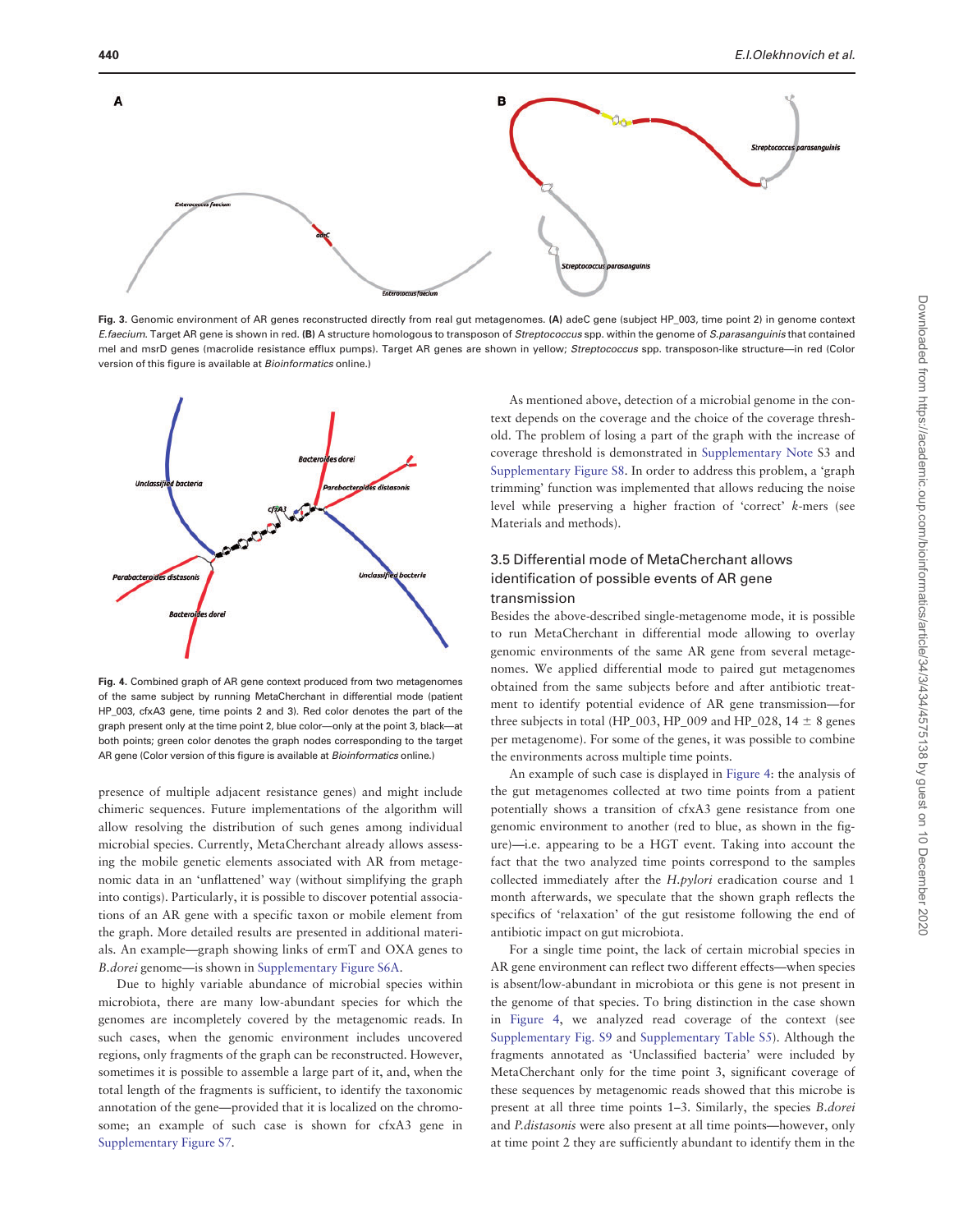<span id="page-7-0"></span>

Fig. 5. Merging of graph environments obtained using SPAdes and MetaCherchant allows comparing the two methods. The environment of cfxA3 gene in metagenomes of subject HP\_003 was analyzed. Black color denotes the fragments common for SPAdes and MetaCherchant graphs, red—only the fragments present in MetaCherchant graph, blue—only the fragments present in SPAdes graph. (A) Time point 2. (B) Time-point 3 (Color version of this figure is available at Bioinformatics online.)

| Dataset          | No. unitigs number (mean $\pm$ SD) | unitigs length (mean $\pm$ SD), kbp, mln | assembly length (mean $\pm$ SD), kbp |
|------------------|------------------------------------|------------------------------------------|--------------------------------------|
| Glushchenko 2017 | $1252 \pm 1061$                    | $0.22 \pm 0.34$                          | $153 \pm 110$                        |
| Korpela_2017     | $531 \pm 904$                      | $0.23 \pm 0.10$                          | $124 \pm 116$                        |
| PRJEB6092        | $1747 \pm 1106$                    | $0.10 \pm 0.16$                          | $178 \pm 97$                         |
| Rose 2017        | $253 \pm 378$                      | $0.31 \pm 1.50$                          | $79 \pm 88$                          |
| Willmann 2015    | $681 \pm 676$                      | $0.18 \pm 0.45$                          | $124 \pm 111$                        |

context of this gene (13.80 and 5.95% of total relative abundance, respectively, according to MetaPhlAn2 results). One of the possibilities is that the transposon structure (based on the BLAST results) shown in the graph was present in all these microbes at three time points and the algorithm showed its presence only as the coverage became sufficiently high. To summarize, while the described case of cfxA3 gene does not necessarily reflect a potential HGT event, our method allows generation of hypotheses for further testing using alternative experimental techniques like PCR.

#### 3.6 Comparison with the results of de novo assembly

To assess the efficiency of our tool compared with a related approach—a de novo assembly coupled with a visualization program—we assembled 2 metagenomes from the patient HP\_003 using SPAdes and visualized the results in Bandage. We identified the parts of the graph corresponding to cfxA3 gene and compared them to the respective results of MetaCherchant (Fig. 5).

The output of SPAdes [\(Supplementary Fig. S10\)](https://academic.oup.com/bioinformatics/article-lookup/doi/10.1093/bioinformatics/btx681#supplementary-data) corresponded that in the metagenome of subject HP\_003 at time point 2 we observe branching in the region of the target gene. However, it is difficult to suggest its possible localization in a mobile element in different bacterial genomes. In the metagenome of the same subject at time point 3, we observe an ambiguous result. The target gene cfxA3 is associated with the unclassified Bacteroides spp.

During formation of contigs, SPAdes algorithm looks for a path in the assembly graph that maximizes the length of the assembly. Here the algorithm selected the only path and the AR gene was placed only into the contig from B.dorei, while no contig(s) of P.distasonis that contained cfxA3 gene were found in the assembly.

The union of the results from MetaCherchant and SPAdes using environment-finder-multi function of MetaCherchant confirmed our hypothesis that SPAdes assembler did not recover the information about genomic environment completely: association of target

gene with the genome P.istasonis was lost in this 'flattened' representation.

Another disadvantage of assembly using SPAdes is that it is a computationally expensive process. On the other hand, reconstruction of a subgraph around the target gene requires substantially lower computing resources.

## 3.7 Real gut metagenomes: comparison of multiple datasets

MetaCherchant allows the user to explore the AR gene contexts within multiple sets of metagenomic data. This is useful in the exploration/summary analysis, because it is quite difficult to assess the topology of each single graph visually. In this section, we describe the techniques that allowed us to discover interesting cases and further visualize them.

MetaCherchant was tested on various metagenomic datasets (see Table 2; running options *coverage* = 5 and  $k = 41$ ). The summary information on the assemblies is presented in Table 2. The results of an analysis of the distributions of taxa and resistome are presented in [Supplementary materials](https://academic.oup.com/bioinformatics/article-lookup/doi/10.1093/bioinformatics/btx681#supplementary-data) ([Supplementary Figs S11 and S12;](https://academic.oup.com/bioinformatics/article-lookup/doi/10.1093/bioinformatics/btx681#supplementary-data) [Supplementary Tables S3 and S4\)](https://academic.oup.com/bioinformatics/article-lookup/doi/10.1093/bioinformatics/btx681#supplementary-data).

We obtained a set of graphs for the presented AR-genes for each dataset during processing by MetaChechant. With a relatively low read length (100 bp), it is not always possible to assemble an adequate topology of the graph, due to the fact that it is necessary to select low k values. The data from Korpela\_2016 dataset had low coverage and it was not always possible to assemble unfragmented context in this case. The most clear results were obtained using Rose\_2017 and Glushchenko\_2017 datasets—in particular, due to long reads (and subsequent higher  $k$ ) and sufficient coverage. It is recommended to use data with read length of 250–300 bp and coverage > 2.0  $\times$  10<sup>9</sup>-2.5  $\times$  10<sup>9</sup> bp for obtaining optimal results. Graphs constructed from the listed datasets are presented in the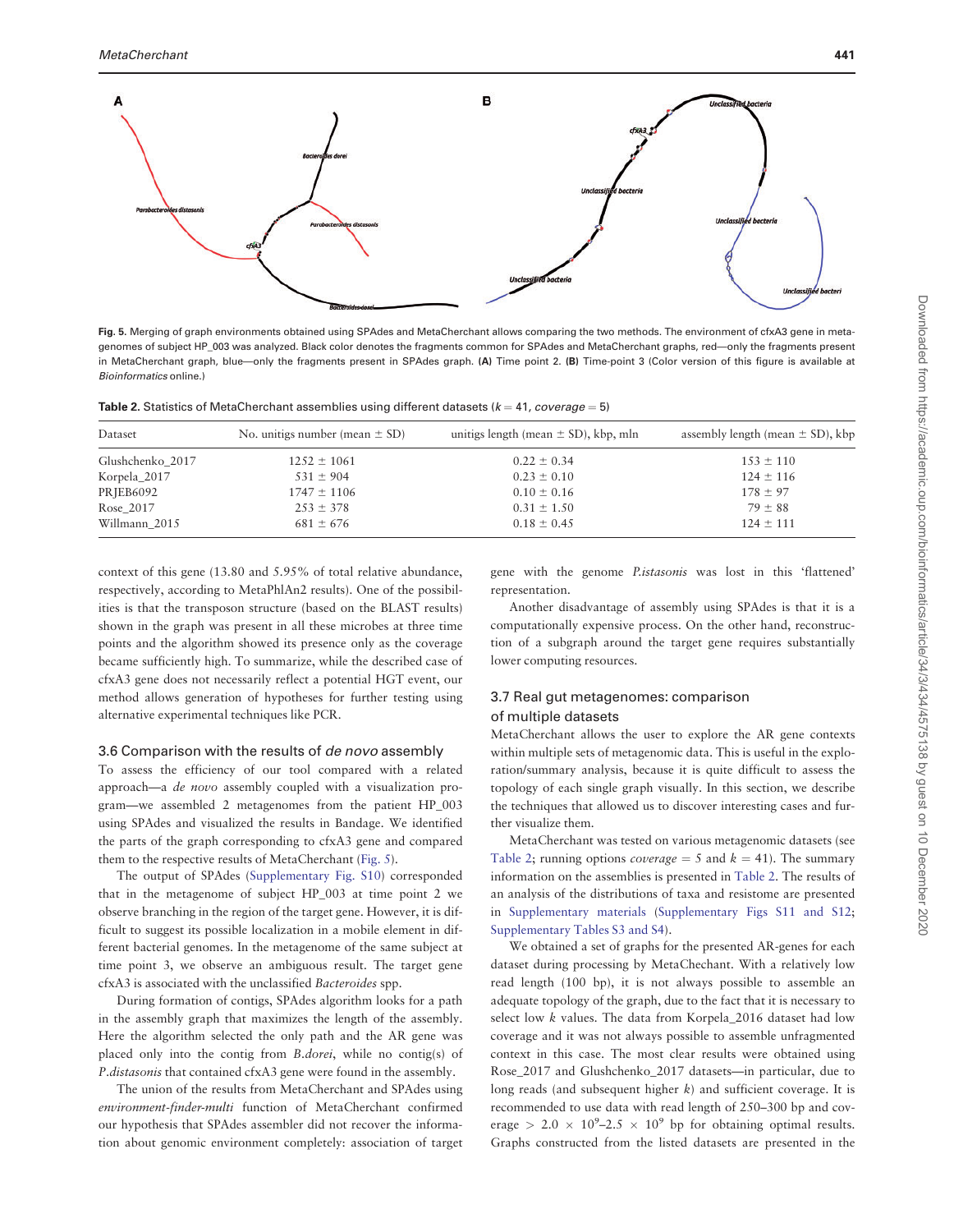

Fig. 6. Dissimilarity of k-mer frequency spectra between multiple metagenomic datasets calculated for two genes—CFX (A) and APH3-Prime (B) (Jaccard metric, non-metric MDS). (A) CFX gene. Red arrow shows dynamics for subject HP\_003 (transition from time points 2 and 3), blue arrow—similar transition for subject HP\_028. (B) APH3-Prime gene. Red and blue arrows show transitions for subject HP\_003 (time points 1–3) and subject HP\_009 (time points 1–2) (Color version of this figure is available at Bioinformatics online.)

additional materials at [http://download.ripcm.com/Olekhnovich\\_](http://download.ripcm.com/Olekhnovich_et_al_2017_MetaCherchant_files/) [et\\_al\\_2017\\_MetaCherchant\\_files/](http://download.ripcm.com/Olekhnovich_et_al_2017_MetaCherchant_files/).

## 3.7.1 Comparison of multiple metagenomes using k-mer frequency distribution

MetaCherchant function environment-finder-multi allows comparing gene environments via dissimilarity of their k-mer frequency spectra (see 'Materials and methods' Section), a typical approach for pairwise comparison of metagenomic sequences (reference-free methods) ([Benoit, 2016](#page-10-0); [Dubinkina, 2016](#page-10-0)). It provides a convenient way for explore the dynamics of the gene context across multiple (>2) samples. As an example of this analysis, distances between multiple metagenomic datasets were computed for two genes—CFX and APH3-Prime (as annotated by MEGAres; see Fig. 6).

Data shown in Figure 6A suggest that while CFX gene had similar environments in microbiota of subjects HP\_003 and HP\_028 at time point 2, they became distinct at time point 3, as reflected by the k-mer spectra of the respective graphs. This change is indicated by red (HP\_003) and blue (HP\_028) arrows. Comparison of k-mer frequency distributions allows performing a comparison even if the topology of respective differential graphs is not obvious (as shown in [Supplementary Fig. S13A](https://academic.oup.com/bioinformatics/article-lookup/doi/10.1093/bioinformatics/btx681#supplementary-data)1 and A2). For example, [Supplementary](https://academic.oup.com/bioinformatics/article-lookup/doi/10.1093/bioinformatics/btx681#supplementary-data) [Figure S13A1](https://academic.oup.com/bioinformatics/article-lookup/doi/10.1093/bioinformatics/btx681#supplementary-data) and C shows graphs based on the same data (subject HP\_003, time points 2 and 3) and the same parameter *coverage* = 5, but with different values of k. [Supplementary Figure S13A](https://academic.oup.com/bioinformatics/article-lookup/doi/10.1093/bioinformatics/btx681#supplementary-data)1 constructed with  $k = 41$  shows that there is no clear orientation of the unitigs (visual confirmation of potential presence of a gene in several bacterial species). Another clear graph is shown in [Supplementary](https://academic.oup.com/bioinformatics/article-lookup/doi/10.1093/bioinformatics/btx681#supplementary-data) [Figure S13C](https://academic.oup.com/bioinformatics/article-lookup/doi/10.1093/bioinformatics/btx681#supplementary-data) (constructed with  $k = 83$ ). Rose\_2017 dataset containing gut metagenomes of premature infants did not contain the genes of the CFX group, probably due to the absence of Bacteroides genus typically carrying these genes.

We were able to assemble genomic context for APH3-Prime gene for 3 time points for the patient HP\_003 (Fig. 6B). The results show a strong context change at the second time point (immediately after taking antibiotics). However, the context becomes again similar to the state before therapy at the third time point. For subject HP\_009, we observe a change towards the first time point of subject HP\_003.

Differential graphs for several time points are shown in [Supplementary Figure S13B](https://academic.oup.com/bioinformatics/article-lookup/doi/10.1093/bioinformatics/btx681#supplementary-data)1–B4. Noteworthy, the samples from Rose\_2017 dataset reflect the context for this gene as Staphylococcus aureus, whereas the respective context for Glushchenko\_2017 dataset includes E.faecium and other taxa.

Coverage of metagenomes from Korpela\_2016 dataset was not sufficient to get adequate reconstruction of the context of CFX and APH3-Prime genes. In most cases, fragmented graphs were obtained for this data set; when comparing by k-mer frequencies, they formed 'outliers' distinct from the general cluster.

#### 3.8 Performance

Analysis of metagenomic data was performed on a computational cluster at FRCC PCM on a single 24-core node with 64 Gb RAM; operating system Centos 6.0, Sun Grid Engine scheduler. MetaCherchant was allocated 10 cores.

According to the described experiments, the total time for reconstructing a genomic environment of a single AR gene in a single metagenome (10 threads) was about 11–20 min including data download time (3–5 min), graph reconstruction  $\left($  <1 min) and taxonomic annotation with Kraken (3-10 min). The relation between the value of  $k$ and RAM usage is shown in [Supplementary Figure S14.](https://academic.oup.com/bioinformatics/article-lookup/doi/10.1093/bioinformatics/btx681#supplementary-data)

#### 4 Discussion and conclusions

Gut resistome of healthy humans is distributed among commensal bacteria and does not pose a threat by itself. However, in case of infection with antibiotic-sensitive pathogenic microbes, the AR genes could be transferred from normal microbiota, even from members of a distantly related genus, to the infectious agent. This phenomenon was observed in patients after antibiotic therapy (Crémet et al.[, 2012;](#page-10-0) [Karami](#page-10-0) et al., 2007) and demonstrated experimentally on animals and healthy donors (Lester et al.[, 2004](#page-10-0), [2006\)](#page-10-0). Cases of disseminated infections with organisms that acquired resistance genes from the gut microbiota were reported (Crémet et al., 2012; Goren et al.[, 2010](#page-10-0)). Thereby, gut microbiota represents an important reservoir of AR genes open to infectious agents of socially significant diseases.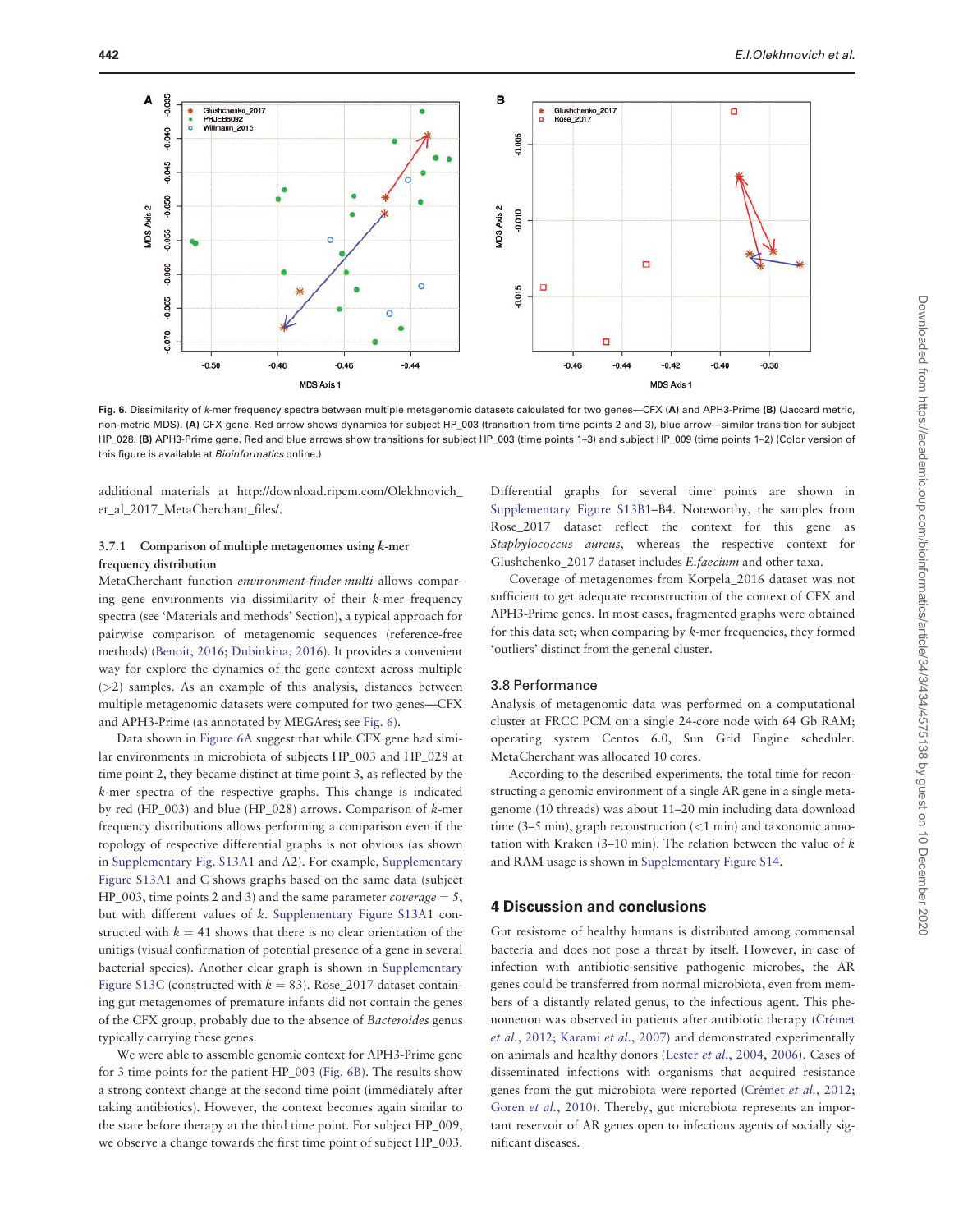At the moment, two major families of methods for processing metagenomic data are those based on assembly and mapping to reference sequences. Algorithms that include mapping such as MetaPhlAn2 [\(Truong](#page-10-0) et al., 2015), MEGAN [\(Huson](#page-10-0) et al., 2007), MIDAS [\(Mielczarek](#page-10-0) et al., 2013) allowing assessment of relative abundance of microorganisms in environmental samples. By mapping metagenomic reads using algorithms like Bowtie2 [\(Langmead](#page-10-0) [and Salzberg, 2012\)](#page-10-0), BLAST, DIAMOND [\(Buchfink](#page-10-0) et al., 2014), bwa ([Li and Durbin, 2009](#page-10-0)) to reference databases of AR genes [CARD (Jia et al.[, 2017](#page-10-0)), MEGARes (Lakin et al., 2017) and other], it is possible to obtain the abundance of the AR genes in the metagenomes. With all the inherent advantages of these approaches, such methods do not allow solving the problems of exploring the localization of genes in the microbial genomes in a reference-independent manner. PanPhlAn (Scholz et al.[, 2016](#page-10-0)) and HUMAnN2 ([Abubucker](#page-10-0) et al., 2012) can be used to study bacterial pangenomes. However, these methods have limitations because they work with existing data and some new findings (e.g. HGT events) may not be detected.

Other methods of data analysis implement 'whole' assembly of metagenomic reads to contigs based on paradigm of overlap-layoutconsensus and dBg. For example, metagenomic assemblers based on dBg are metaSpades (Nurk et al.[, 2017](#page-10-0)), Ray Meta ([Boisvert](#page-10-0) et al., [2012\)](#page-10-0), SOAPdenovo2 (Luo et al.[, 2012\)](#page-10-0), MetaVelvet ([Namiki](#page-10-0) et al., [2012\)](#page-10-0), MEGAhit (Li et al.[, 2015](#page-10-0)). However, they possess significant limitations for researchers. For the complete assembly of metagenomes, sufficiently high computational resources are required and the process is very time-consuming. High rate of accumulation of metagenomic information increase this problem. The 'whole' assembly is useful when a researcher needs to study the metagenome entirely, carries out de novo assembly of genomes of unknown bacteria and for others similar tasks. This approach is not always relevant, when researcher is performing the task of quickly extracting information from the metagenomes. Thus, there is a need to create algorithms allowing to process large datasets quickly.

An alternative approach that is computationally efficient is to analyze k-mer frequencies from metagenomic data and work with this distribution. In MetaCherchant, k-mers distribution is used to construct a dBg and unify unbranching paths into unitigs. Subsequent taxonomic annotation of unitigs can be performed using a wide range of software. The proposed algorithm allows exploring the connections between AR genes and genomes of taxa present in microbiota using a graph representation. Unlike existing methods, MetaCherchant provides a richer representation of genomic context of AR gene, thus showing the resistance potential of species in gut microbiota in an unbiased way, as well as providing means for examining potential ways of resistance transmission. When compared with an alternative method providing similar results (combination of SPAdes and Bandage), the presented pipeline is simpler and less computationally demanding. It does not require global assembly of the whole graph and its graphic rendering. Moreover, it can also provide more detailed information about the context of the target gene.

Sequencing errors in metagenomic reads hinder reconstruction of gene environment. Filtration of rare k-mers removes noise, but is also associated with deterioration detection of low-abundant microbes. To address this problem, we implemented graph trimming function that simplifies the graph and at the same time filters erroneous k-mers. It provides clearer visualization of metagenomic data and improves accuracy of biological assumptions about potential HGT events and taxonomic annotation of ARGs.

Certain recommendations can be made for a researcher planning to compare metagenomic time series of subjects undergoing antibiotic treatment. At the stage of experiment design of metagenomic survey, in order to provide higher precision of HGT events detection, it is recommended to provide deeper coverage of the initial time point. The reason is that the AR-conferring gene sequences subject to HGT might be insufficiently covered, since they are localized in low-abundant species.

MetaCherchant has certain limitations related to the complexity of graph structures emerging when the AR gene is located within high-covered mobile genetic element. Plasmids and transposons can be present at higher copy number in microbiota than their bacterial hosts—so their coverage can be much higher than one of bacterial chromosomes. When filtering erroneous k-mers, it is required to increase the coverage threshold—but then the display of chromosomal regions becomes deteriorated. Under low coverage threshold, identification of chromosomal sites is possible but the mobile element part of the graph is perplexed by erroneous k-mers. In addition, plasmids and transposons of different taxa can contain highly homologous regions further complicating the graph. These limitations do not allow constructing comprehensive graphs. To overcome the problems of inaccuracy of taxonomic annotations and perception of 'overcomplicated graphs', it is logical to include the option of comparing the graphs analytically. We implemented the option of k-mer frequency distribution analysis allowing to compare a multiple datasets independently of the graph complexity. The smaller the reads' length, the lower value of  $k$  can be used for assembly, the greater the proportion of false detections. This method was employed to process five metagenomic datasets obtained on various Illumina platforms (HiSeq, MiSeq) with different read length. The length of the reads at the level of 250–300 bp was sufficient for reconstructing context of target sequences properly. If read length is around 100 bp, the graph created by MetaCherchant is not always visually clear. This approach allowed us to identify differences in the environments of the AP genes, in part, to find interesting cases that can be further accurately visualized.

To summarize, MetaCherchant offers an original representation of genomic environment of AR genes of interest that goes beyond 'flattened' images of microbiota diversity provided by traditional methods. The method can be used in metagenomic analytics to compare gene contexts of arbitrary gene of interest. The full-cycle processing and visualization provided by MetaCherchant can be applied not just to gut metagenomes, but also to other environments—it is especially important in the light of discovered transmission of resistance to gut from urban environment [\(Pehrsson](#page-10-0) et al., 2016). MetaCherchant will contribute to the design of rational antibiotic therapy schemes for infectious diseases treatment [including the sequence of use of known drugs and introduction of new antimicrobial drugs ([Imamovic and Sommer, 2013\)](#page-10-0)]. This will provide both increase of success rate for individual patients and constrain the spread of new multidrug-resistant pathogens.

## Acknowledgement

We thank Maria Atamanova (ITMO University) for technical assistance and Igor Buzhinsky, Daniil Chivilikhin and Boris Kovarsky for useful comments.

## Funding

Algorithm development was financially supported by the Government of Russian Federation [grant 074-U01]. Algorithm testing and biological